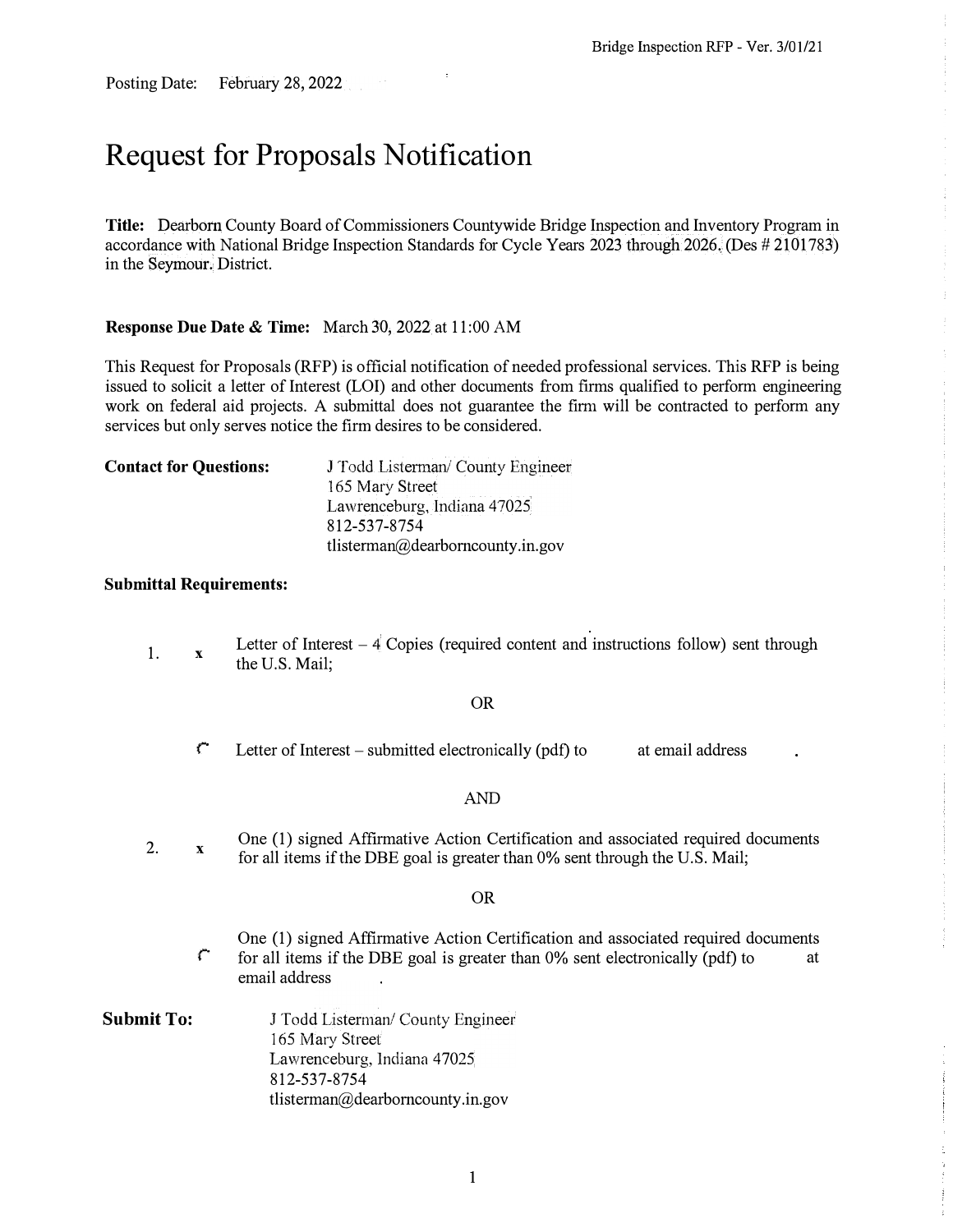# **Selection Procedures:**

Consultants will be selected for work further described herein, based on the evaluation of the Letter of Interest (LOI) and other required documents. The Consultant Selection Rating Form used to evaluate and score the submittals is included for your reference. Final selection ranking will be determined by:

- The weighted score totals with the highest score being the top ranked firm
- $\Gamma$  Rank totals with the lowest rank total being the top ranked firm

# **Requirements for Letters of Interest (LOI)**

- A. General instructions for preparing and submitting a Letter of Interest (LOI).
	- 1. Provide the information, as stated in Item B below, in the same order listed and signed by an officer of the firm. Signed and scanned documents, or electronically applied signatures are acceptable. Do not send additional forms, resumes, brochures, or other material unless otherwise noted in the item description.
	- LOI's shall be limited to twelve (12) 8  $\frac{1}{2}$ " x 11" pages that include Identification,  $2.$ Qualifications, Key Staff, and Project Approach.
	- $3.$ LOI's must be received no later than the "Response Due Date and Time"; as shown in the RFP header above. Responses received after this deadline will not be considered. Submittals must include all required attachments to be considered for selection.
- $\mathbf{B}$ . Letter of Interest Content
	- 1. Identification, Qualifications and Key Staff
		- Provide the firm name, address of the responsible office from which the work will be a. performed and the name and email address of the contact person authorized to negotiate for the associated work.
		- $\mathbf{b}$ . List all proposed sub consultants, their DBE status, and the percentage of work to be performed by the prime consultant and each sub consultant. (See Affirmative Action Certification requirements below.) A listing of certified DBE's eligible to be considered for selection as prime consultants or sub-consultants for this RFP can be found at the "Prequalified Consultants" link on the Indiana Department of Transportation (INDOT) Consultants Webpage. (http://www.in.gov/indot/2732.htm).
		- List the Project Manager and other key staff members, including key sub consultant c. staff, and the percent of time the project manager will be committed for the contract, if selected. Include project engineers for important disciplines and staff members responsible for the work. Address the experience of the key staff members on similar projects and the staff qualifications relative to the required item qualifications.
		- Describe the capacity of consultant staff and their ability to perform the work in a d. timely manner relative to present workload.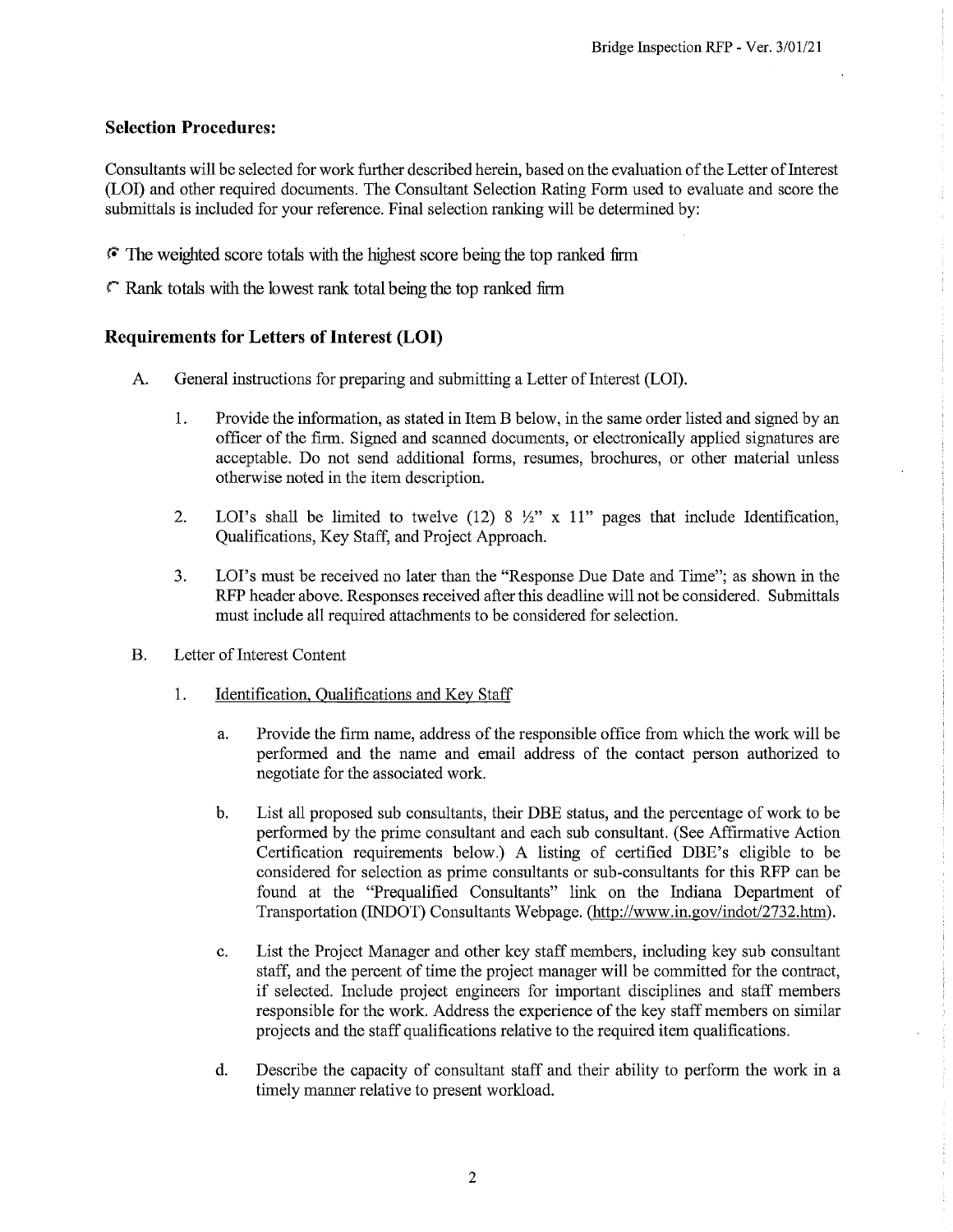#### $2.$ Project Approach

Provide a description of your project approach relative to the advertised services. For a. project specific items confirm the firm has visited the project site. For all items address your firm's technical understanding of the project or services, cost containment practices, innovative ideas and any other relevant information concerning your firm's qualifications for the project.

# **Requirements for Affirmative Action Certification**

A completed Affirmative Action Certification form is required for all items that identify a DBE goal greater than "0", in order to be considered for selection. The consultant must identify the DBE firms with which it intends to subcontract.

On the Affirmative Action Certification, include the contract participation percentage of each DBE and list what the DBE will be subcontracted to perform.

If the consultant does not meet the DBE goal, the consultant must provide documentation in additional pages after the form that evidences that it made good faith efforts to achieve the DBE goal.

All DBE subcontracting goals apply to all prime submitting consultants regardless of the prime's status of DBE.

### **INDOT DBE Reciprocity Agreement with KYTC**

An Agreement between INDOT and the Kentucky Transportation Cabinet (KYTC) established reciprocal acceptance of certification of DBE firms in their respective states under the Unified Certification Program (UCP) pursuant to 49 CFR  $?26.81(e)$  and (f).

Copies of the DBE certifications, as issued by INDOT or the Kentucky Transportation Cabinet (KYTC), are to be included as additional pages after the AAC form for each firm listed on the AAC form. The following are DBE Locator Directories for each State Transportation Agency:

# **INDOT:** https://entapps.indot.in.gov/DBELocator/

### KYTC: https://transportation.ky.gov/Civil-Rights-and-Small-Business-Development/Pages/Certified-DBE-Directory.aspx

Information about the Indiana DBE Program is available at: https://www.in.gov/indot/2674.htm.

Information about the KYTC DBE Program is available at: https://transportation.ky.gov/Civil-Rights-and-Small-Business-Development/Pages/default.aspx.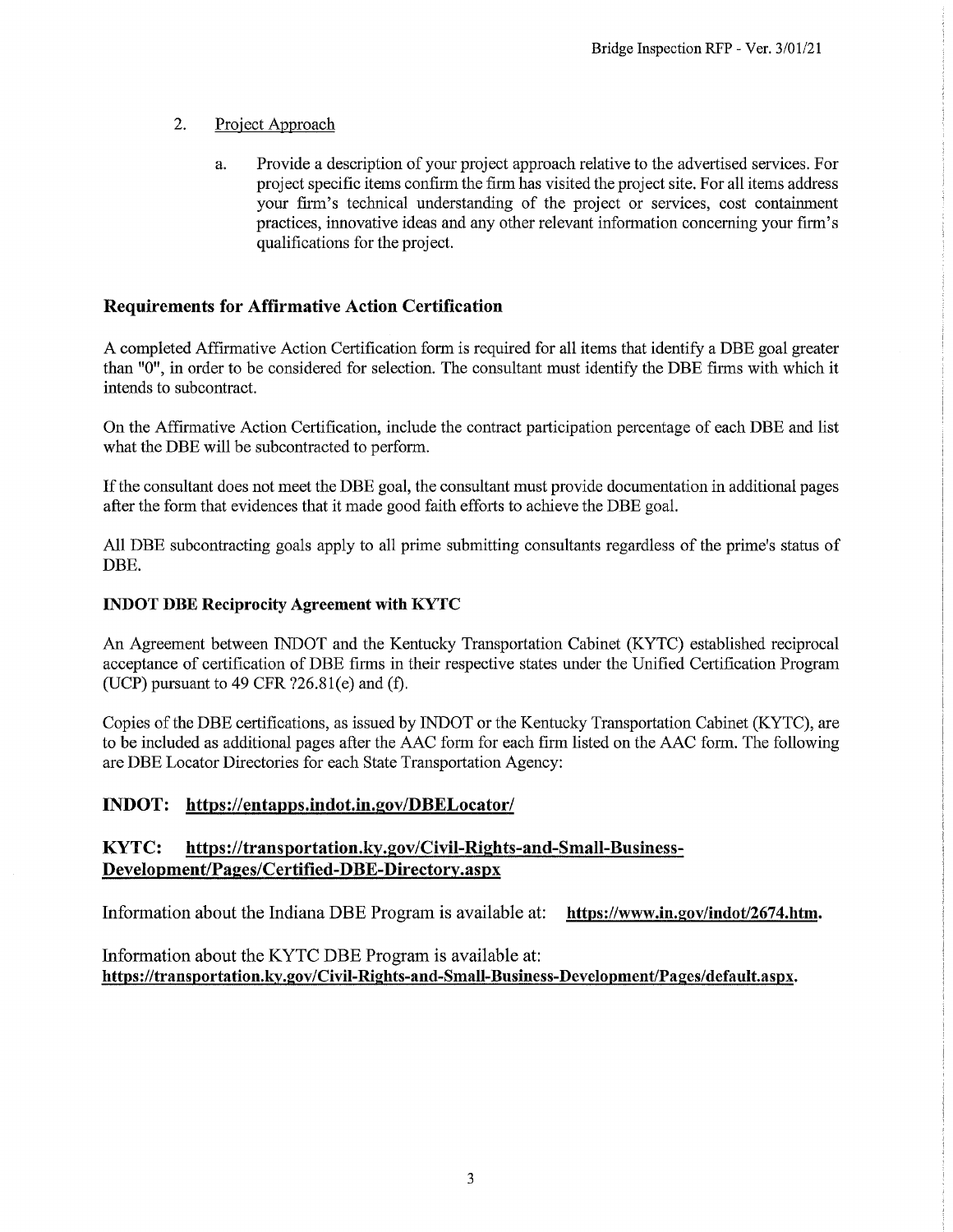# **Work item details:**

Local Public Agency: Dearborn County Board of Commissioners

Project Location: Each Individual Bridge Site within Dearborn County

Project Description: Countywide Bridge Inspection and Inventory Program in accordance with National Bridge Inspection Standards for Cycle Years 2023 through 2026.

INDOT Des #: 2101783

Services: Inspection of all highway bridges in the County including highway bridges within the cities and towns except State highway bridges, Federal Land bridges and privately owned bridges. Inspection Types and Frequencies are defined in below table:

| <b>Inspection Type/Months</b> | 48           | 24              | 12                                                              | Other*                          |
|-------------------------------|--------------|-----------------|-----------------------------------------------------------------|---------------------------------|
|                               |              |                 |                                                                 |                                 |
| Routine                       |              |                 |                                                                 |                                 |
| Number of Bridges             |              | 86              | 14                                                              | $\overline{7}$                  |
| <b>Bridge Numbers</b>         |              |                 | 14, 29, 32, 33, 47, 50,<br>54, 60, 64, 72, 97,<br>108, 212, 221 | 29, 32, 33, 64, 72,<br>108, 215 |
| <b>Fracture Critical</b>      |              |                 |                                                                 |                                 |
| Number of Bridges             |              | $\overline{4}$  |                                                                 |                                 |
| <b>Bridge Numbers</b>         |              | 15, 22, 51, 159 |                                                                 |                                 |
| <b>Underwater</b>             |              |                 |                                                                 |                                 |
| Number of Bridges             |              |                 |                                                                 | 1                               |
| <b>Bridge Numbers</b>         |              |                 |                                                                 | 1                               |
| <b>Complex</b>                |              |                 |                                                                 |                                 |
| Number of Bridges             |              |                 |                                                                 |                                 |
| <b>Bridge Numbers</b>         |              |                 |                                                                 |                                 |
| Element                       |              |                 |                                                                 |                                 |
| Number of Bridges             |              |                 |                                                                 |                                 |
| <b>Bridge Numbers</b>         |              |                 |                                                                 |                                 |
| <b>Special</b>                |              |                 |                                                                 |                                 |
| Number of Bridges             | $\mathbf{1}$ | $\overline{2}$  |                                                                 |                                 |
| <b>Bridge Numbers</b>         | 95           | 15, 159         |                                                                 |                                 |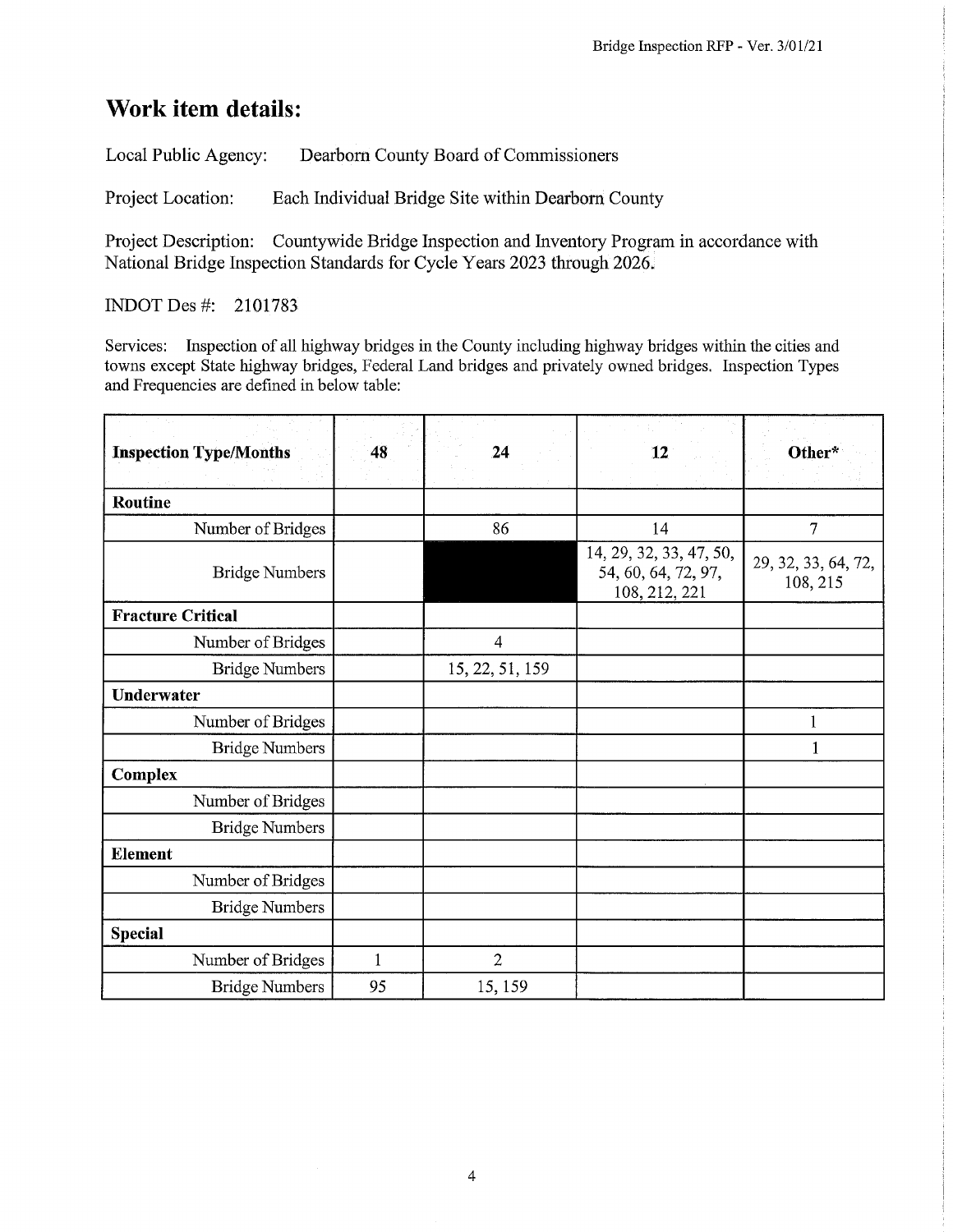Other\* - Provide frequency and justification (includes all bridges inspected outside of compliance months). Special - Define type of Special Inspection required with justification

### **Routine:**

24 Month Frequency Includes:

Bridge #95 is a pedestrian structure which is not eligible per NBIS for Federal Funding, however, LPA wishes to keep on inventory for inspection.

### **Other:**

Bridge No's 29, 32, 33, 64, 72, 108, & 215 are scheduled for replacement during the  $2023 - 2026$ inspection cycle and will require initial inspections upon opening to vehicular traffic and will eliminate the further need for reduced frequency inspections as applicable.

### **Underwater:**

Bridge No. 1 has been approved for inspection of pier which cannot be accessed by boat. Inspection needs to occur in April 2024.

### **Special:**

Bridge #95 is a pedestrian truss structure not eligible for Federal Funding, however, LPA wishes to keep on inventory for special inspection of fracture critical details.

Bridges  $# 15 \& # 159$  require special inspections of F.C. details rated to be in poor condition offset Biennially from Fracture Critical inspection.

Phases Included:

| Phase      | Year |
|------------|------|
|            | 2023 |
| ĪА         | 2024 |
| Н          | 2025 |
| <b>IIA</b> | 2026 |

Month(s) Compliance Date: APRIL

Funding: 80% Federal Funding, 20% Local Funds

Term of Contract: 4 years

DBE goal:  $3\%$ 

Required Prequalification Categories:

 $\nabla$  14.1 Regular Bridge Inspection

 $\Gamma$  14.2 Complex Bridge Inspection

 $\nabla$  14.3 Underwater/In-Water Bridge Inspection

### $\nabla$  14.5 Bridge Load Capacity Rating and Other Bridge Analysis/Training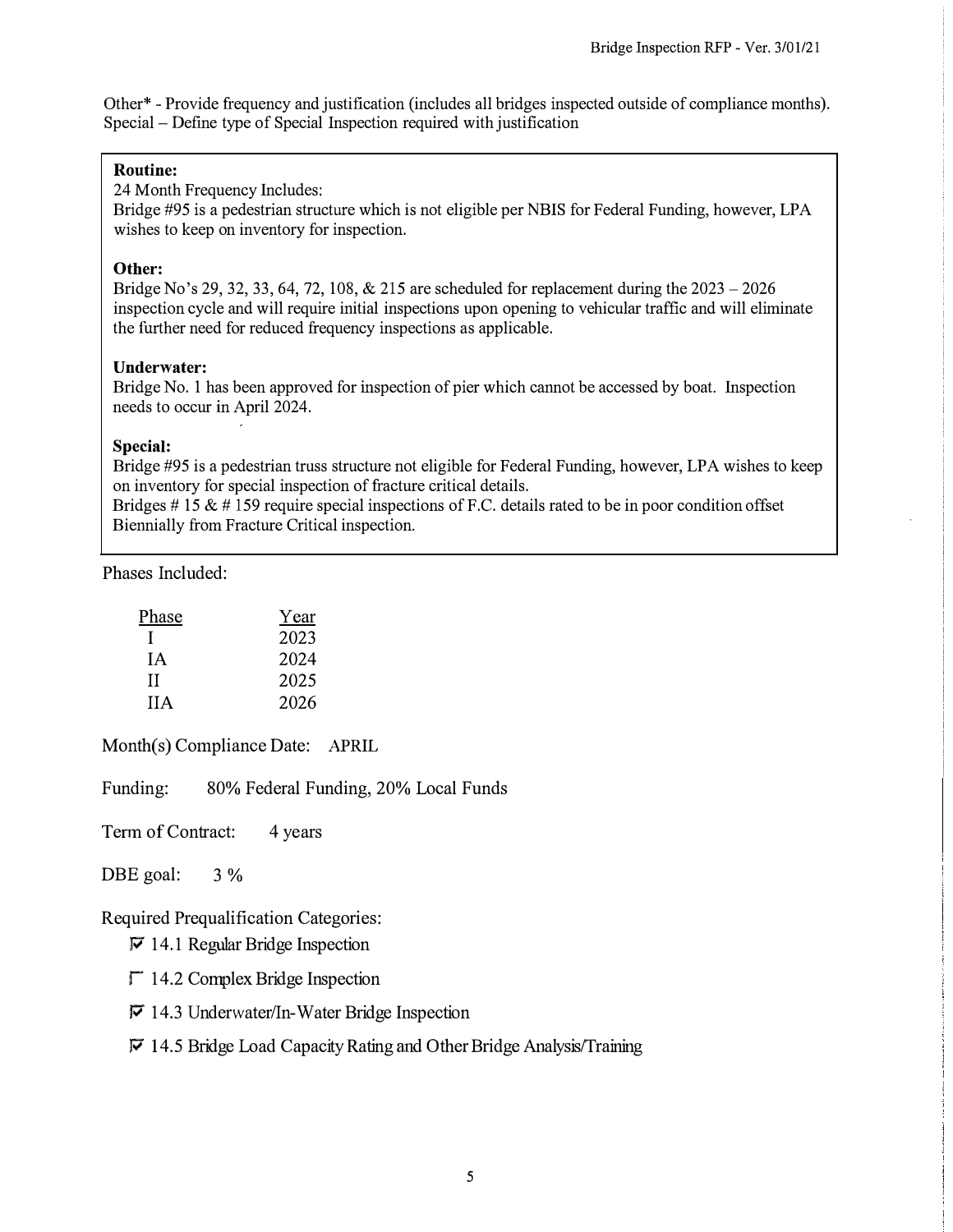### **LPA Consultant Selection Rating Sheet for Bridge Inspections**

### **LPA Consultant Selection Rating Sheet for Bridge Inspections**

Countywide Bridge Inspection and **RFP Selection Rating for** County Des # Inventory Program for Cycle Years Consultant Name:

| Weight<br>Score<br><b>Scoring Criteria</b><br><b>Scale</b><br>Category<br>Performance evaluation score averages from historical performance data.<br>Quality score for similar work from performance database.<br>Past<br>6<br>Schedule score from performance database.<br>$\overline{\mathbf{3}}$<br>Performance<br>Responsiveness score from performance database.<br>Evaluation of the team's personnel and equipment to perform the project on time.<br>Capacity of<br>Availability of more than adequate capacity that results in added value.<br>$\mathbf{1}$<br>20<br>Team to do<br>$\overline{0}$<br>Adequate capacity to meet the schedule.<br>Work<br>Insufficient available capacity to meet the schedule.<br>$-1$<br>Technical Expertise: Unique Resources that yield a relevant added value or<br>efficiency to the deliverable.<br>Demonstrated outstanding expertise and resources identified<br>Team's<br>$\overline{2}$<br>for required services for value added benefit.<br>15<br><b>Demonstrated</b><br>Demonstrated high level of expertise and resources identified<br><b>Oualifications</b><br>1<br>for required services for value added benefit.<br>Expertise and resources at appropriate level.<br>$\mathbf 0$<br>$\overline{-3}$<br>Insufficient expertise and/or resources.<br>Predicted ability to manage the project, based on: experience in size, complexity,<br>type, subs, documentation skills.<br>Demonstrated outstanding experience in similar type and complexity.<br>$\overline{2}$<br>20<br>Demonstrated high level of experience in similar type and complexity.<br>$\mathbf{1}$<br>$\overline{0}$<br>Experience in similar type and complexity shown in resume.<br>$-1$<br>Experience in different type or lower complexity.<br>$-3$<br>Insufficient experience.<br>Project Understanding and Innovation that provides cost and/or time savings.<br>High level of understanding and viable innovative ideas proposed.<br>$\boldsymbol{2}$<br>Approach to<br>$\overline{1}$<br>High level of understanding of the project.<br>15<br>$\boldsymbol{0}$<br>Basic understanding of the project.<br>$-3$ |  | <b>Evaluation Criteria to be Rated by Scorers</b> |  |  |                          |
|------------------------------------------------------------------------------------------------------------------------------------------------------------------------------------------------------------------------------------------------------------------------------------------------------------------------------------------------------------------------------------------------------------------------------------------------------------------------------------------------------------------------------------------------------------------------------------------------------------------------------------------------------------------------------------------------------------------------------------------------------------------------------------------------------------------------------------------------------------------------------------------------------------------------------------------------------------------------------------------------------------------------------------------------------------------------------------------------------------------------------------------------------------------------------------------------------------------------------------------------------------------------------------------------------------------------------------------------------------------------------------------------------------------------------------------------------------------------------------------------------------------------------------------------------------------------------------------------------------------------------------------------------------------------------------------------------------------------------------------------------------------------------------------------------------------------------------------------------------------------------------------------------------------------------------------------------------------------------------------------------------------------------------------------------------------------------------------------------------------------------------------------|--|---------------------------------------------------|--|--|--------------------------|
|                                                                                                                                                                                                                                                                                                                                                                                                                                                                                                                                                                                                                                                                                                                                                                                                                                                                                                                                                                                                                                                                                                                                                                                                                                                                                                                                                                                                                                                                                                                                                                                                                                                                                                                                                                                                                                                                                                                                                                                                                                                                                                                                                |  |                                                   |  |  | Weighted<br><b>Score</b> |
|                                                                                                                                                                                                                                                                                                                                                                                                                                                                                                                                                                                                                                                                                                                                                                                                                                                                                                                                                                                                                                                                                                                                                                                                                                                                                                                                                                                                                                                                                                                                                                                                                                                                                                                                                                                                                                                                                                                                                                                                                                                                                                                                                |  |                                                   |  |  |                          |
|                                                                                                                                                                                                                                                                                                                                                                                                                                                                                                                                                                                                                                                                                                                                                                                                                                                                                                                                                                                                                                                                                                                                                                                                                                                                                                                                                                                                                                                                                                                                                                                                                                                                                                                                                                                                                                                                                                                                                                                                                                                                                                                                                |  |                                                   |  |  |                          |
|                                                                                                                                                                                                                                                                                                                                                                                                                                                                                                                                                                                                                                                                                                                                                                                                                                                                                                                                                                                                                                                                                                                                                                                                                                                                                                                                                                                                                                                                                                                                                                                                                                                                                                                                                                                                                                                                                                                                                                                                                                                                                                                                                |  |                                                   |  |  |                          |
|                                                                                                                                                                                                                                                                                                                                                                                                                                                                                                                                                                                                                                                                                                                                                                                                                                                                                                                                                                                                                                                                                                                                                                                                                                                                                                                                                                                                                                                                                                                                                                                                                                                                                                                                                                                                                                                                                                                                                                                                                                                                                                                                                |  |                                                   |  |  |                          |
|                                                                                                                                                                                                                                                                                                                                                                                                                                                                                                                                                                                                                                                                                                                                                                                                                                                                                                                                                                                                                                                                                                                                                                                                                                                                                                                                                                                                                                                                                                                                                                                                                                                                                                                                                                                                                                                                                                                                                                                                                                                                                                                                                |  |                                                   |  |  |                          |
|                                                                                                                                                                                                                                                                                                                                                                                                                                                                                                                                                                                                                                                                                                                                                                                                                                                                                                                                                                                                                                                                                                                                                                                                                                                                                                                                                                                                                                                                                                                                                                                                                                                                                                                                                                                                                                                                                                                                                                                                                                                                                                                                                |  |                                                   |  |  |                          |
|                                                                                                                                                                                                                                                                                                                                                                                                                                                                                                                                                                                                                                                                                                                                                                                                                                                                                                                                                                                                                                                                                                                                                                                                                                                                                                                                                                                                                                                                                                                                                                                                                                                                                                                                                                                                                                                                                                                                                                                                                                                                                                                                                |  |                                                   |  |  |                          |
|                                                                                                                                                                                                                                                                                                                                                                                                                                                                                                                                                                                                                                                                                                                                                                                                                                                                                                                                                                                                                                                                                                                                                                                                                                                                                                                                                                                                                                                                                                                                                                                                                                                                                                                                                                                                                                                                                                                                                                                                                                                                                                                                                |  |                                                   |  |  |                          |
|                                                                                                                                                                                                                                                                                                                                                                                                                                                                                                                                                                                                                                                                                                                                                                                                                                                                                                                                                                                                                                                                                                                                                                                                                                                                                                                                                                                                                                                                                                                                                                                                                                                                                                                                                                                                                                                                                                                                                                                                                                                                                                                                                |  |                                                   |  |  |                          |
|                                                                                                                                                                                                                                                                                                                                                                                                                                                                                                                                                                                                                                                                                                                                                                                                                                                                                                                                                                                                                                                                                                                                                                                                                                                                                                                                                                                                                                                                                                                                                                                                                                                                                                                                                                                                                                                                                                                                                                                                                                                                                                                                                |  |                                                   |  |  |                          |
|                                                                                                                                                                                                                                                                                                                                                                                                                                                                                                                                                                                                                                                                                                                                                                                                                                                                                                                                                                                                                                                                                                                                                                                                                                                                                                                                                                                                                                                                                                                                                                                                                                                                                                                                                                                                                                                                                                                                                                                                                                                                                                                                                |  |                                                   |  |  |                          |
| <b>Manager</b><br>Project                                                                                                                                                                                                                                                                                                                                                                                                                                                                                                                                                                                                                                                                                                                                                                                                                                                                                                                                                                                                                                                                                                                                                                                                                                                                                                                                                                                                                                                                                                                                                                                                                                                                                                                                                                                                                                                                                                                                                                                                                                                                                                                      |  |                                                   |  |  |                          |
| Project                                                                                                                                                                                                                                                                                                                                                                                                                                                                                                                                                                                                                                                                                                                                                                                                                                                                                                                                                                                                                                                                                                                                                                                                                                                                                                                                                                                                                                                                                                                                                                                                                                                                                                                                                                                                                                                                                                                                                                                                                                                                                                                                        |  |                                                   |  |  |                          |
|                                                                                                                                                                                                                                                                                                                                                                                                                                                                                                                                                                                                                                                                                                                                                                                                                                                                                                                                                                                                                                                                                                                                                                                                                                                                                                                                                                                                                                                                                                                                                                                                                                                                                                                                                                                                                                                                                                                                                                                                                                                                                                                                                |  |                                                   |  |  |                          |
|                                                                                                                                                                                                                                                                                                                                                                                                                                                                                                                                                                                                                                                                                                                                                                                                                                                                                                                                                                                                                                                                                                                                                                                                                                                                                                                                                                                                                                                                                                                                                                                                                                                                                                                                                                                                                                                                                                                                                                                                                                                                                                                                                |  |                                                   |  |  |                          |
|                                                                                                                                                                                                                                                                                                                                                                                                                                                                                                                                                                                                                                                                                                                                                                                                                                                                                                                                                                                                                                                                                                                                                                                                                                                                                                                                                                                                                                                                                                                                                                                                                                                                                                                                                                                                                                                                                                                                                                                                                                                                                                                                                |  |                                                   |  |  |                          |
|                                                                                                                                                                                                                                                                                                                                                                                                                                                                                                                                                                                                                                                                                                                                                                                                                                                                                                                                                                                                                                                                                                                                                                                                                                                                                                                                                                                                                                                                                                                                                                                                                                                                                                                                                                                                                                                                                                                                                                                                                                                                                                                                                |  |                                                   |  |  |                          |
|                                                                                                                                                                                                                                                                                                                                                                                                                                                                                                                                                                                                                                                                                                                                                                                                                                                                                                                                                                                                                                                                                                                                                                                                                                                                                                                                                                                                                                                                                                                                                                                                                                                                                                                                                                                                                                                                                                                                                                                                                                                                                                                                                |  |                                                   |  |  |                          |
|                                                                                                                                                                                                                                                                                                                                                                                                                                                                                                                                                                                                                                                                                                                                                                                                                                                                                                                                                                                                                                                                                                                                                                                                                                                                                                                                                                                                                                                                                                                                                                                                                                                                                                                                                                                                                                                                                                                                                                                                                                                                                                                                                |  |                                                   |  |  |                          |
|                                                                                                                                                                                                                                                                                                                                                                                                                                                                                                                                                                                                                                                                                                                                                                                                                                                                                                                                                                                                                                                                                                                                                                                                                                                                                                                                                                                                                                                                                                                                                                                                                                                                                                                                                                                                                                                                                                                                                                                                                                                                                                                                                |  |                                                   |  |  |                          |
|                                                                                                                                                                                                                                                                                                                                                                                                                                                                                                                                                                                                                                                                                                                                                                                                                                                                                                                                                                                                                                                                                                                                                                                                                                                                                                                                                                                                                                                                                                                                                                                                                                                                                                                                                                                                                                                                                                                                                                                                                                                                                                                                                |  |                                                   |  |  |                          |
|                                                                                                                                                                                                                                                                                                                                                                                                                                                                                                                                                                                                                                                                                                                                                                                                                                                                                                                                                                                                                                                                                                                                                                                                                                                                                                                                                                                                                                                                                                                                                                                                                                                                                                                                                                                                                                                                                                                                                                                                                                                                                                                                                |  |                                                   |  |  |                          |
|                                                                                                                                                                                                                                                                                                                                                                                                                                                                                                                                                                                                                                                                                                                                                                                                                                                                                                                                                                                                                                                                                                                                                                                                                                                                                                                                                                                                                                                                                                                                                                                                                                                                                                                                                                                                                                                                                                                                                                                                                                                                                                                                                |  |                                                   |  |  |                          |
|                                                                                                                                                                                                                                                                                                                                                                                                                                                                                                                                                                                                                                                                                                                                                                                                                                                                                                                                                                                                                                                                                                                                                                                                                                                                                                                                                                                                                                                                                                                                                                                                                                                                                                                                                                                                                                                                                                                                                                                                                                                                                                                                                |  |                                                   |  |  |                          |
|                                                                                                                                                                                                                                                                                                                                                                                                                                                                                                                                                                                                                                                                                                                                                                                                                                                                                                                                                                                                                                                                                                                                                                                                                                                                                                                                                                                                                                                                                                                                                                                                                                                                                                                                                                                                                                                                                                                                                                                                                                                                                                                                                |  |                                                   |  |  |                          |
|                                                                                                                                                                                                                                                                                                                                                                                                                                                                                                                                                                                                                                                                                                                                                                                                                                                                                                                                                                                                                                                                                                                                                                                                                                                                                                                                                                                                                                                                                                                                                                                                                                                                                                                                                                                                                                                                                                                                                                                                                                                                                                                                                |  |                                                   |  |  |                          |
|                                                                                                                                                                                                                                                                                                                                                                                                                                                                                                                                                                                                                                                                                                                                                                                                                                                                                                                                                                                                                                                                                                                                                                                                                                                                                                                                                                                                                                                                                                                                                                                                                                                                                                                                                                                                                                                                                                                                                                                                                                                                                                                                                |  |                                                   |  |  |                          |
|                                                                                                                                                                                                                                                                                                                                                                                                                                                                                                                                                                                                                                                                                                                                                                                                                                                                                                                                                                                                                                                                                                                                                                                                                                                                                                                                                                                                                                                                                                                                                                                                                                                                                                                                                                                                                                                                                                                                                                                                                                                                                                                                                |  | Lack of project understanding.                    |  |  |                          |

Weighted Sub-Total:

Past Performance - Currently not available. This information will be provided to the LPA by INDOT once database is established.

It is the responsibility of scorers to make every effort to identify the firm most capable of producing the highest deliverables in a timely and cost effective manner without regard to personal preference.

I certify that I do not have any conflicts of interest associated with this consultant as defined in 49CFR118.36.

<u> 1980 - Johann Barbara, martin a</u>

I have thoroughly reviewed the letter of interest for this consultant and certify that the above scores represent my best judgment of this firm's abilities.

Signature:

Print Name:

Title:

Date:

(Form Rev. 4-7-16)